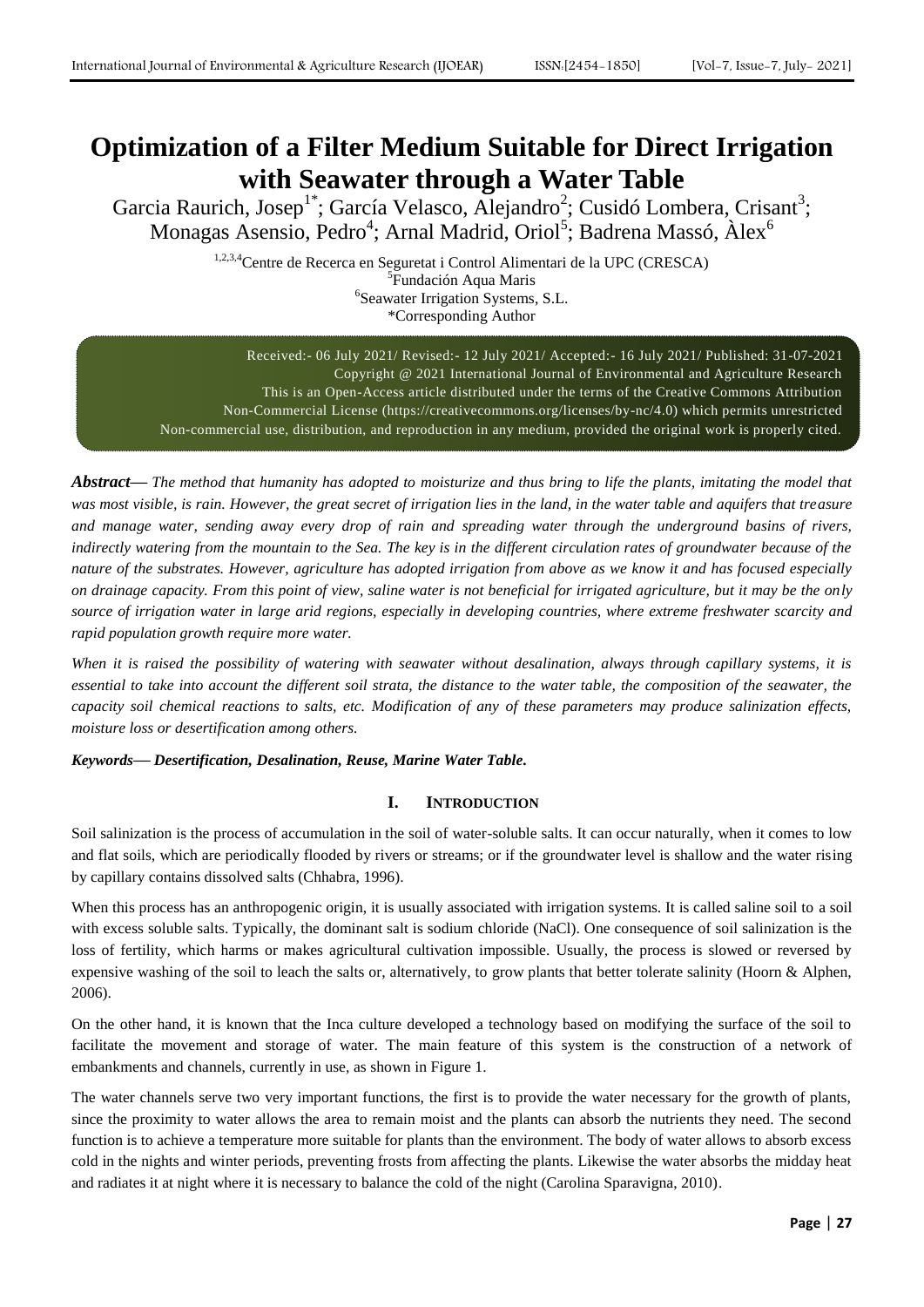

**FIGURE 1: Set of embankments known as waru in the highlands of Peru.**

Terraced agriculture is a phenomenon developed since time immemorial and distributed throughout the globe. In Asia: Sumatra, Philippines, Yemen, Nepal, China, Turkey, Pakistan and elsewhere. In Africa: Ethiopia, Sudan, Uganda, Tunisia, Algiers and others. In Europe: Spain, Portugal, Italy, Romania, France, Switzerland and other places. In America: from the southern United States to northern Argentina (Donkin, 1979).

Almost two thirds of the water used by man goes to agriculture. In Asia, the proportion increases to four fifths. Agriculture also impacts the basis of its own future through land degradation, salinization, excess water extraction and a reduction in agricultural genetic diversity. To date, issues related to water resources have not been adequately addressed in climate change analyzes or in climate policy-making (Bates, et al., 2008).

Globally, a water volume of more than 1,000 m3 per inhabitant per year is considered more than necessary for domestic, industrial and agricultural uses. As a result, a basin is estimated to suffer from water stress when its water availability per capita is less than 1,000 m3 /year (based on the historical average runoff) or when the ratio between water extraction and the annual historical average of runoff is greater than 0.4. There are such basins in North Africa, the Mediterranean region, the Middle East and the Middle East, South Asia, Northern China, the United States of America, Mexico, northeastern Brazil, and the western coast of South America. The population living in these basins amounts to an estimated total of between 1.4 billion and 2.1 billion people (V.R.Smarty et al., 2000; Alcamo et al., 2003a, b; Oki et al., 2003; Arnell, 2004).

Currently, agriculture is one of the main contributors of greenhouse gases, with 13.5% of the world's emissions. At the same time, climate change increases the risks and uncertainty of farmers, by warming and consequent aridity, by changes in rainfall regimes and by the increasing incidence of extreme weather events (FAO & Earthscan, 2011).

Irrigation accounts for about 70% of the water extracted worldwide and accounts for approximately 40% of agricultural production (Fischer et al., 2006). In fact, irrigated lands, which account for only 18% of the world's agricultural land, produce 1 billion tonnes of cereals per year, accounting for about half of the total world supply; this is because irrigated crops produce, on average, between 2 and 3 times more than rain-dependent crops (Alexandratos, N., 2005).

Overall, global warming appears likely to benefit agriculture in developed countries in temperate areas and have adverse effects on the production of many developing countries in tropical and subtropical areas. Climate change could therefore increase developing countries' dependence on imports and accentuate the differences between north and south in food security (Canadell et al.,2007).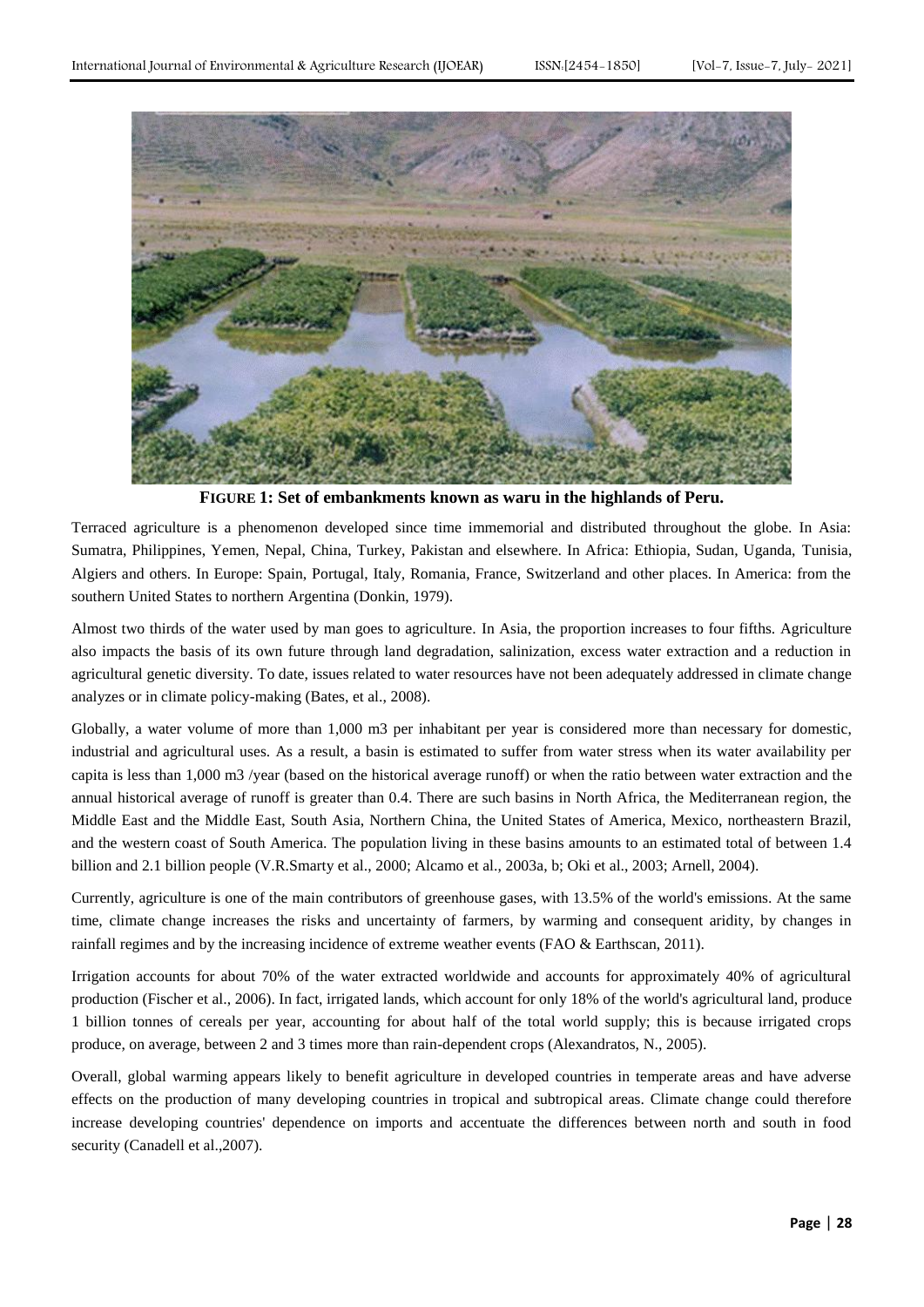Water management aims to improve the quantity and quality of available water. The ways to achieve this are: regulate the use of surface and groundwater, develop alternative sources of water, rationalize their consumption, control the supply of pollutants and recover initial conditions through purification processes. The objective of good water conditions should be pursued in each watershed, so that measures relating to surface water and groundwater belonging to the same ecological, hydrological and hydrogeological system are coordinated (Directive 2000/60/EC). From this perspective, the reuse of purified waters is an essential element of the natural water cycle and is, in fact, seen as a measure to solve the problems of water scarcity.

Given the high pollution rates of rivers, reservoirs and groundwater, an important option is presented: the desalination of seawater to obtain consumable water (Lechuga et al., 2007). Their demand has increased considerably in recent years. This is mainly due to the serious water resource shortage suffered in various parts of the planet.

In recent years, the idea that water management should be understood as an instrument in the service of an explicit territorial policy has been reinforced and that it will also be supported by the growing demand for integration between water management and sectoral policies (Moral 2009). From this perspective, this study proposes the direct use of seawater, without going through a process of prior desalination, as a fluid to be used in the irrigation of various types of cultivation.

### **II. MATERIAL AND METHOD**

All the experiences that relate in this study have in common that seawater was circulated underground. In this way, by capillary, the seawater was dispersed through the corresponding solid substrate.

### **2.1 Material in contact with seawater**

Preliminary studies (García et al., 2019) showed that the direct use of seawater as an irrigation fluid, as long as it is administered phreatically, is viable. However, this necessary condition is not enough. It is necessary to have a substrate as a filter with certain characteristics (composition and granulometry) that allow reducing the saline content and keeping the humidity at a sufficient height so that the roots of the cultivated vegetables can absorb enough water and nutrients without reaching to toxicity limits.

Based on the climatic classification, proposed by Kóppen and modified by Geiger (Kottek et al., 2006), it was estimated that a first use of seawater as an irrigation fluid would be appropriate in semi-arid climates, both warm (BSh) with an average temperature annual above 18°C and an average annual rainfall between 300 and 700 mm (tropical and subtropical semideserts) as cold (BSk) with an average annual temperature below 18°C and an average annual rainfall between 250 to 500 mm (temperate and cold semi-deserts). Consequently, as substrates materials were chosen that I can find in arid areas such as beach sand and fine grain aggregate, in this case from quarries and subjected to a crushing and sorting process. The particle size of both substrates was between 0.06 and 4 mm.

The initial objective was to determine the height that, by capillary, seawater would reach in the presence of these substrates. For this purpose, some specimens made of plastic tubes (PVC), 60 cm high and 18 cm in diameter were prepared. At the lower end, in contact with seawater, a net was incorporated thick enough to maintain the substrate. Once carefully refilled to prevent the formation of air chambers, these tubes were inserted in trays 2 m long, 1 m wide and 7 cm high through which seawater circulated and that allowed to maintain a constant water height of 3 cm. It worked on open circuit, so that seawater was continuously renewed.

Two working groups were established. The first group of tubes was filled only with the fine grain arid, while the filling of the second group consisted of a 10 cm high layer of beach sand at the lower end and the rest of the tube was filled with the fine grain arid, as shown in Figure 2.

In order to determine the evaporation rate of water on the surface of each tube, both groups were subdivided into three subgroups: a) tubes without surface protection, b) tubes with full surface protection, c) tubes with partial surface protection, as shown in Figure 3, and an experience was scheduled to subject all the tubes to a 24-hour seawater flow over a variable time period of 1, 2, 4, and 8 weeks, as shown in the diagram in Figure 4.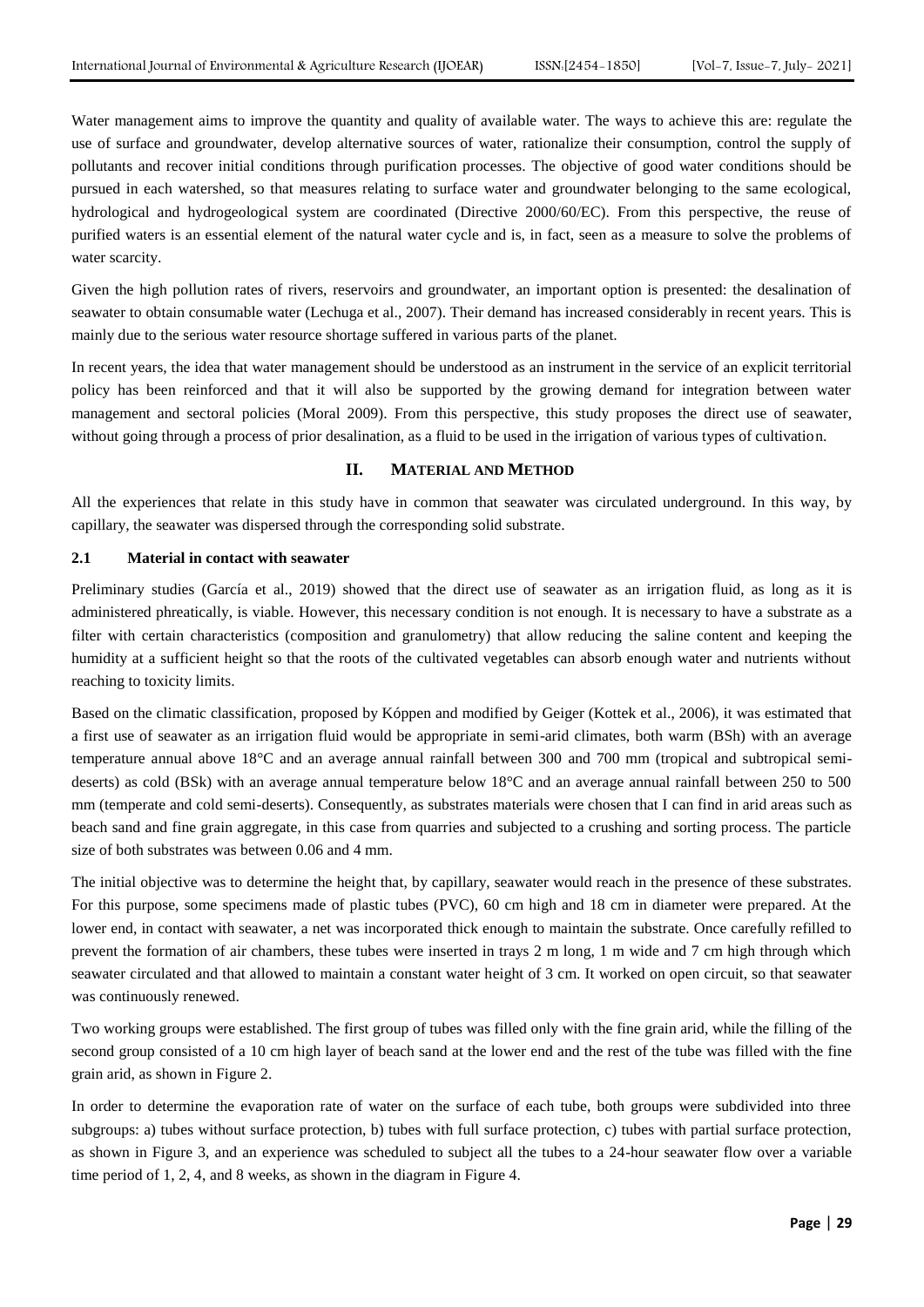



**FIGURE 2: Appearance of the two types of tube used a) without filter b) with beach sand filter.**



**FIGURE 3: a) tube without surface protection b) tube with partial surface protection c) tube with full surface protection.**



**FIGURE 4: Temporal and spatial distribution of all tubes (with filter and without filter)**

# **2.2 Sampling and determined parameters**

The height of the tubes that did not contain a beach sand filter was divided into 5 sections, while the tubes that contained this type of filter their height was divided into 6 sections, so that one of the samples corresponded to the sand filter of beach and the rest to the fine grain aggregate used in the experience.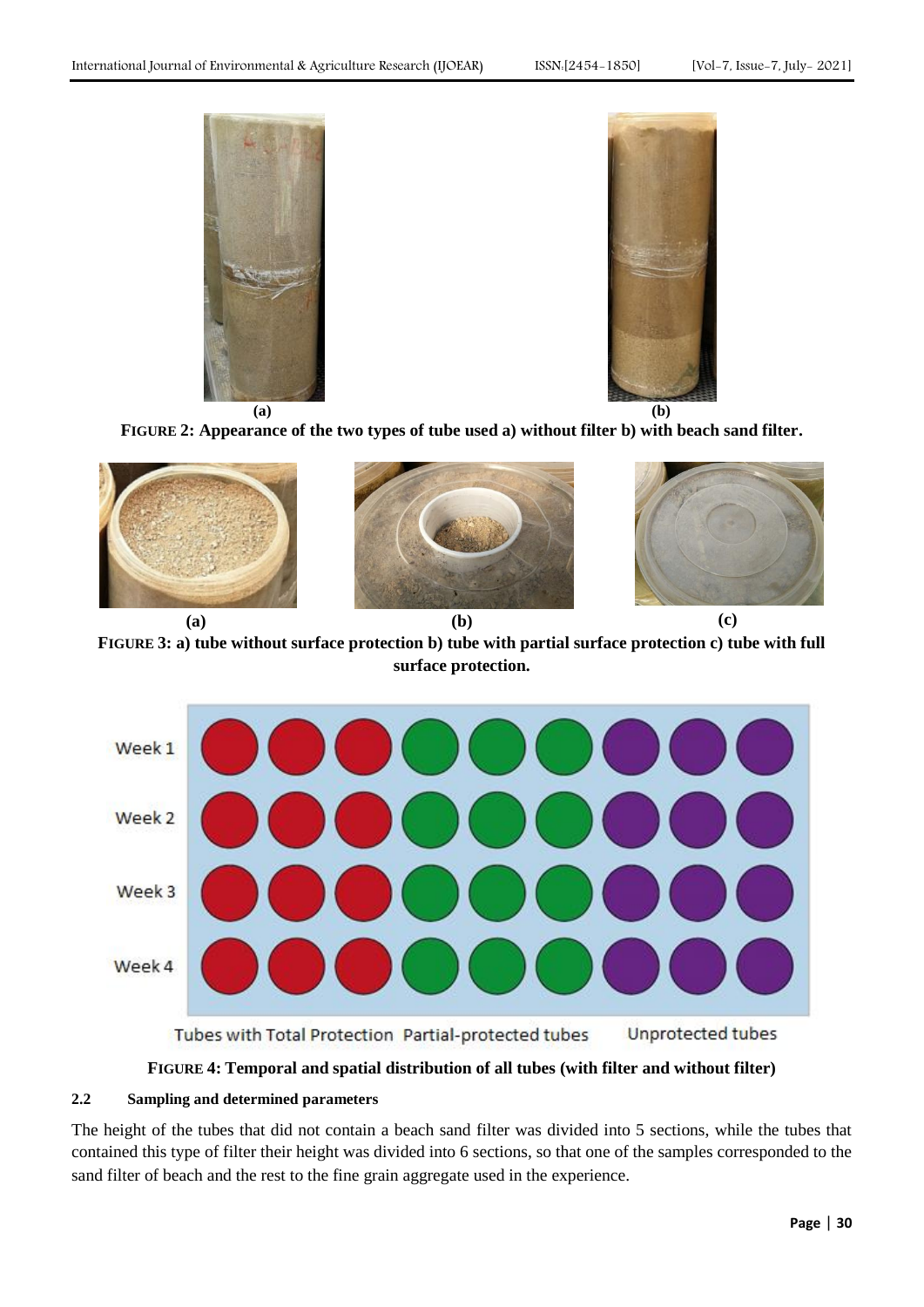

**FIGURE 5: Dimensions where samples were taken in filter and no filter tubes**

Once the samples had been collected and closed in airtight containers, moisture, conductivity and pH were determined.

Experimentally, the first parameter determined was humidity at the different dimensions set (see Table 1). To do this, different samples, of known weight, were subjected to 110oC inside a laboratory stove over a period of 48 hours. Then, they were introduced into a desiccator until room temperature was reached and it was weighed. The weight difference determined the moisture value of each sample. The determination of the weights was carried out with a SCALTEC SBA 52 precision balance and heat treatment with a Nahita 631/4 laboratory stove.

| <b>EVOLUTION OF MOISTURE IN THE DIFFERENT SETS OF TUBES.</b> |                |                  |                 |                    |                  |                            |                  |                  |                  |
|--------------------------------------------------------------|----------------|------------------|-----------------|--------------------|------------------|----------------------------|------------------|------------------|------------------|
| <b>Humidity</b> $(\% )$                                      |                |                  |                 | With filter $(B1)$ |                  | <b>Without filter (B2)</b> |                  |                  |                  |
|                                                              |                | Week 1           | Week 2          | Week 4             | Week 8           | Week 1                     | Week 2           | Week 4           | Week 8           |
|                                                              | M1             | $4,56 \pm 1,44$  | $6,35\pm1,52$   | $7,80\pm0,05$      | $6,55\pm0.22$    | $2,87 \pm 0,36$            | $6,48\pm0,34$    | $7,54\pm0.23$    | $6,57\pm0,34$    |
|                                                              | M <sub>2</sub> | $5,18\pm1,57$    | $5,78 \pm 0,61$ | $6,84\pm0,41$      | $7,33\pm0,29$    | $3,24\pm0.05$              | $6,76\pm0,79$    | $7,16\pm0.09$    | $6,83\pm0,56$    |
|                                                              | M <sub>3</sub> | $6,14\pm2,02$    | $6,91\pm0,26$   | $7,96 \pm 0,66$    | $7,88 \pm 0,34$  | $3,56 \pm 0.21$            | $7,09\pm0,29$    | $8,73 \pm 1,11$  | $7,35\pm0.47$    |
| With $lid(T)$                                                | M4             | $7,45\pm2,05$    | $8,88 \pm 0.34$ | $9,18\pm0.71$      | $8.99 \pm 0.86$  | $9,11\pm0.43$              | $8,63\pm0,43$    | $9,22\pm0.75$    | $8,60\pm0,36$    |
|                                                              | M <sub>5</sub> | $11,93 \pm 0,46$ | $9,76 \pm 0.73$ | $10,56 \pm 0.65$   | $10,99 \pm 1,88$ | $11,34\pm0.47$             | $11,08 \pm 0.91$ | $11,57 \pm 1,04$ | $10,31\pm0,57$   |
|                                                              | M <sub>6</sub> | $7,76 \pm 0,20$  | $10,11\pm1,14$  | $8,00\pm0.09$      | $5,63 \pm 1,55$  |                            |                  |                  |                  |
| With hole (A)                                                | M1             | $2,56 \pm 0.09$  | $2,29\pm0,76$   | $6,64\pm0,08$      | $6,31\pm0,39$    | $4,21 \pm 1,61$            | $5,46\pm1,11$    | $7,43\pm2,34$    | $6,18\pm0,40$    |
|                                                              | M <sub>2</sub> | $4,04\pm0,79$    | $4,89 \pm 1,17$ | $6,65 \pm 0,87$    | $6,27\pm0.23$    | $5,24\pm1,52$              | $6,38\pm0.84$    | $6,68 \pm 1,12$  | $7,00\pm0.47$    |
|                                                              | M <sub>3</sub> | $5,18\pm1,44$    | $6,20\pm0.96$   | $7,57 \pm 0.86$    | $7,02\pm0,10$    | $6.51 \pm 1.53$            | $7,16\pm0.68$    | $7,47 \pm 1,08$  | $7,77\pm0,60$    |
|                                                              | M4             | $6,91\pm1,37$    | $7,76 \pm 1,31$ | $9.97 \pm 1.09$    | $8,37 \pm 0.67$  | $9,18\pm0.09$              | $9,09 \pm 0,47$  | $8,44\pm0,06$    | $9,32\pm0.65$    |
|                                                              | M <sub>5</sub> | $8,61\pm2,24$    | $8,94 \pm 1,67$ | $10,45\pm0.50$     | $9,73\pm0.30$    | $12,67 \pm 0,44$           | $10,65 \pm 0,25$ | $10,35\pm2,71$   | $10,58 \pm 0,23$ |
|                                                              | M6             | $7,17\pm0,20$    | $12,19\pm1,41$  | $9,18 \pm 1,02$    | $8,32\pm0,23$    |                            |                  |                  |                  |
| Without lid (N)                                              | M1             | $1,26 \pm 0.08$  | $0,91\pm0,04$   | $4,38\pm2,50$      | $7,31\pm0.90$    | $1,06 \pm 0,03$            | $5,52\pm0,22$    | $6,36\pm0,22$    | $8,13\pm0,01$    |
|                                                              | M <sub>2</sub> | $2,97 \pm 0,03$  | $2,61\pm0,32$   | $6,09 \pm 1,99$    | $6,97 \pm 1,07$  | $2,93\pm0,10$              | $6,44\pm0,27$    | $7,27\pm0,06$    | $10,24 \pm 1,41$ |
|                                                              | M <sub>3</sub> | $3,18\pm0,06$    | $3,59\pm0,23$   | $7,27 \pm 1,69$    | $7,15\pm1,61$    | $4,07 \pm 0.54$            | $8,08\pm0,15$    | $8,06\pm0.32$    | $10,01\pm0,21$   |
|                                                              | M4             | $3,43\pm0,10$    | $5,10\pm0.33$   | $9,36\pm2,63$      | $8,16\pm1,23$    | $9,08 \pm 0,21$            | $8,62{\pm}0.05$  | $8,85\pm0.30$    | $10,52{\pm}0,63$ |
|                                                              | M <sub>5</sub> | $3,53\pm0,14$    | $5,31\pm0,48$   | $8,23\pm2,60$      | $9,21\pm0.88$    | $12,43\pm0,75$             | $9,80\pm0,13$    | $11,10\pm0,32$   | $11,93 \pm 0,49$ |
|                                                              | M6             | $5,07\pm0,28$    | $8,66 \pm 1,76$ | $8,19 \pm 1,48$    | $6,78 \pm 0,31$  |                            |                  |                  |                  |

| <b>TABLE 1</b>                                              |
|-------------------------------------------------------------|
| <b>EVOLUTION OF MOISTURE IN THE DIFFERENT SETS OF TUBES</b> |

In unfiltered tubes, a clear trend was observed: the decrease in humidity as they were taken show further away from dimension 0, especially in those tubes that were not protected. In which they were protected, in whole or in part, the values at the upper end of the tube were influenced by the effect of evaporated water condensation on the protective surface.

Once the humidity present in the samples was determined, the content of salts that had been retained in the substrate as a result of direct contact with seawater was determined.

It was preceded as follows: 10 grams of each dry sample from the previous test were inserted into a screw cap container. Then 200 mL were introduced distilled water. To achieve a total dissolution of the salts contained in the sample, a magnetic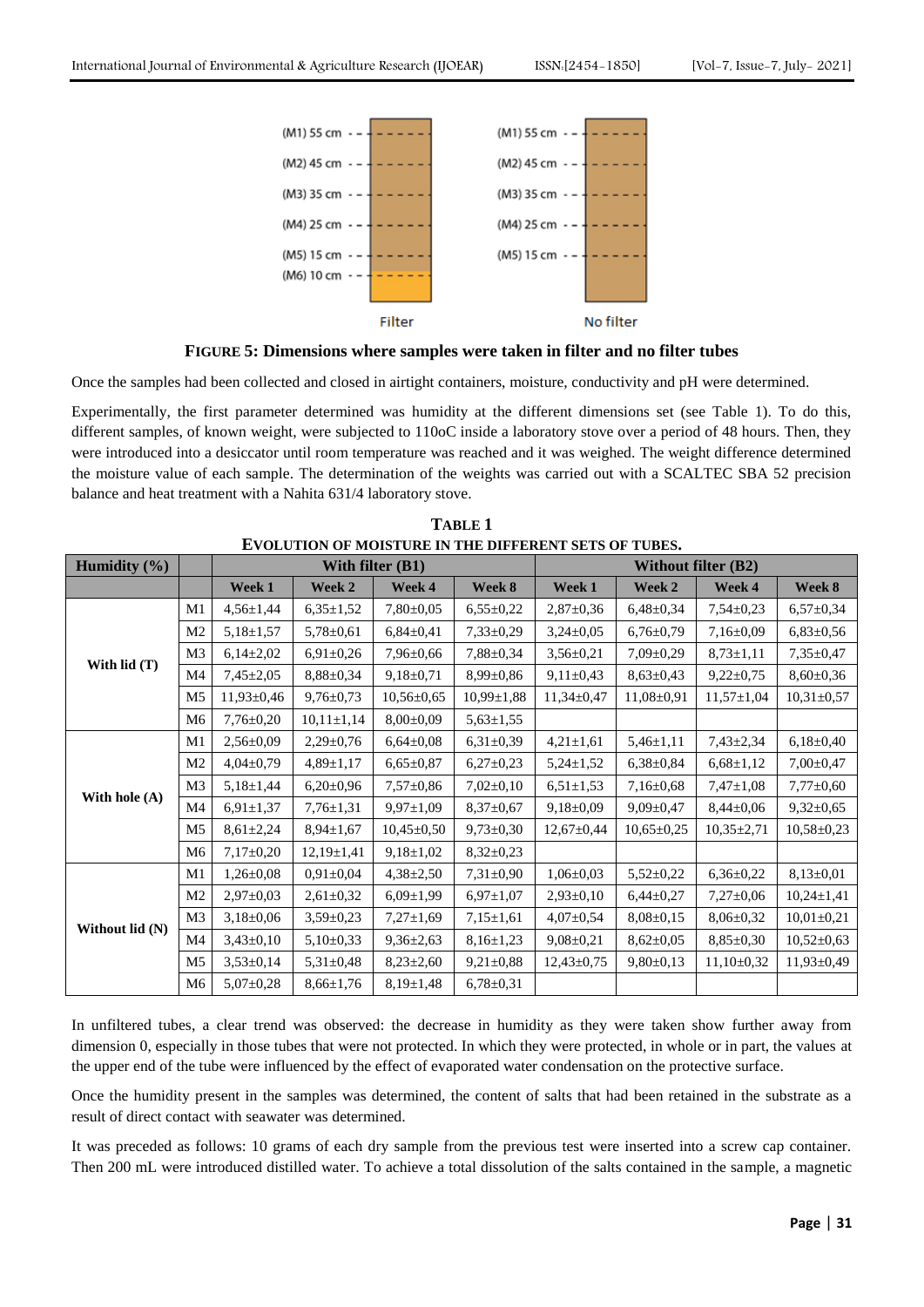stirrer (fly) was inserted into the beaker and kept in agitation at 800 rpm for 10 minutes. The contents of the container were left at rest for 24 hours in an airtight manner, decanted and filtered.

The volume of filtered liquid was sufficient to determine conductivity and pH. The conductivity was determined at a temperature of 25°C using a Jeulin JLC20 conductivity meter and the pH using a Thermo Scientic Orion 2 Star pHmeter.

It was found that the pH value remained virtually constant in all experiences, with a value of approximately 8 units. On the contrary, the values of humidity and conductivity evolved differently, observing a progressive decrease of both parameters, as they are determined in samples increasingly far from the base of the tubes, where seawater was constantly circulated with a conductivity value of 55 mS/cm.

As far as conductivity is concerned, both in the experiences carried out in fully covered tubes and in partially covered tubes, the value of this parameter, at eight weeks was maintained, at surface level, at values below 5 mS/cm. Only in those experiences made with tubes without any protection were achieved values of 15 mS/cm, in the case of using the beach sand filter and 19 mS/cm in the absence of this filter.

| Conductivity (mS/cm) |                |                  | With filter (B1) |                  | <b>Without filter (B2)</b> |                  |                  |                  |                  |
|----------------------|----------------|------------------|------------------|------------------|----------------------------|------------------|------------------|------------------|------------------|
|                      |                | Week 1           | Week 2           | Week 4           | Week 8                     | Week 1           | Week 2           | Week 4           | Week 8           |
|                      | M1             | $2,91 \pm 0,57$  | $2,84\pm0.77$    | $3,51 \pm 0,96$  | $3,15\pm0,25$              | $4,08 \pm 0,33$  | $3,68 \pm 0,76$  | $3,39\pm0,22$    | $5,25 \pm 0,47$  |
|                      | M <sub>2</sub> | $3,57 \pm 0,50$  | $3,69 \pm 0,47$  | $3,98 \pm 0,43$  | $4,19\pm0,29$              | $2,58 \pm 0.84$  | $4,15\pm0,07$    | $3,76 \pm 0.50$  | $4,39 \pm 0,25$  |
| With lid (T)         | M <sub>3</sub> | $5,71 \pm 2,55$  | $5,19\pm0.26$    | $7,26 \pm 1,16$  | $7,23\pm0,51$              | $2,92 \pm 0,95$  | $6,02 \pm 1,41$  | $6,42\pm0,10$    | $7,79 \pm 0,39$  |
|                      | M4             | $7,22\pm3,45$    | $7,96 \pm 0.53$  | $10,28 \pm 0,85$ | $8,57 \pm 1,53$            | $5,68 \pm 1,86$  | $10,36\pm2,28$   | $9,29 \pm 0.50$  | $12,57 \pm 0.84$ |
|                      | M <sub>5</sub> | $8,97 \pm 2,42$  | $10,49 \pm 1,34$ | $11,34\pm0,67$   | $12,48 \pm 3,95$           | $13,60\pm3,33$   | $12,50 \pm 3,06$ | $11,50\pm0,25$   | 14,89±2,32       |
|                      | M <sub>6</sub> | $6,71\pm0.46$    | $8,80\pm2,06$    | $8,80\pm0.96$    | $8,39 \pm 3,22$            |                  |                  |                  |                  |
|                      | M1             | $3,48 \pm 0,22$  | $3,65 \pm 0.53$  | $3,67 \pm 0,44$  | $4,78 \pm 0,16$            | $2,18\pm0.25$    | $3,29 \pm 0,17$  | $4,83 \pm 1,06$  | $5,27 \pm 1,51$  |
|                      | M <sub>2</sub> | $3,81\pm0.49$    | $3,57 \pm 0.67$  | $4,18\pm0,24$    | $5.50 \pm 0.78$            | $2.97 \pm 0.84$  | $4,01\pm0,36$    | $4,29\pm1,23$    | $4,84\pm0.90$    |
|                      | M <sub>3</sub> | $3,34\pm0,78$    | $4,89 \pm 0.68$  | $6,29 \pm 1,69$  | $7.59 \pm 0.64$            | $4,39 \pm 0.54$  | $5,48 \pm 1,17$  | $6,88 \pm 1,99$  | $7,31 \pm 1,24$  |
| With hole (A)        | M <sub>4</sub> | $6,67{\pm}2,82$  | $8,77 \pm 1,62$  | $9,33\pm0,93$    | $9,81 \pm 1,23$            | $6,15\pm1,01$    | $9,43\pm0,74$    | $10,14\pm1,79$   | $10,52 \pm 3,21$ |
|                      | M <sub>5</sub> | $11,85 \pm 4,21$ | $9,83 \pm 0.59$  | $9,90 \pm 0,15$  | $10,95 \pm 0.76$           | $11,87 \pm 1,88$ | $11,02\pm0,15$   | $11,78 \pm 2,08$ | $15,42\pm2,32$   |
|                      | M <sub>6</sub> | $9,27 \pm 1,42$  | $10,90 \pm 2,83$ | $7,94 \pm 1,68$  | $8,36\pm0.29$              |                  |                  |                  |                  |
| Without lid (N)      | M <sub>1</sub> | $2,93\pm0,30$    | $3,03 \pm 0,66$  | $7,44\pm2,90$    | $15,65 \pm 1,65$           | $4,23\pm0.61$    | $3,56 \pm 0.75$  | $6,53\pm0,97$    | $18,65 \pm 5,16$ |
|                      | M <sub>2</sub> | $3,08 \pm 0.78$  | $2,82\pm0,82$    | $6,33\pm2,13$    | $7,23\pm2,55$              | $4,31\pm0,16$    | $4.17 \pm 0.04$  | $5,98 \pm 0,22$  | $8,02 \pm 1,80$  |
|                      | M <sub>3</sub> | $2,98 \pm 0.98$  | $2,83 \pm 1,18$  | $7,08 \pm 2,56$  | $8,14\pm1,06$              | $3,47\pm0,11$    | $6,68 \pm 0,06$  | $7,13\pm0.43$    | $11,37 \pm 1,43$ |
|                      | M <sub>4</sub> | $2,71\pm0,88$    | $5,17\pm0,68$    | $12,50 \pm 4,07$ | $9,30 \pm 1,20$            | $5,24 \pm 1,08$  | $9,08 \pm 0,36$  | $8,40\pm0,42$    | $12,73 \pm 1,66$ |
|                      | M <sub>5</sub> | $7,31 \pm 2,84$  | $5,75 \pm 1,52$  | $8,51 \pm 3,14$  | $9,76 \pm 0,64$            | $12,61 \pm 2,41$ | $10,84\pm0,26$   | $10,29\pm0,37$   | $27,11\pm0,52$   |
|                      | M <sub>6</sub> | $7,52 \pm 1,55$  | $6,92\pm2,08$    | $7,96 \pm 0,92$  | $9,05\pm0,92$              |                  |                  |                  |                  |

**TABLE 2 EVOLUTION OF CONDUCTIVITY IN THE DIFFERENT SETS OF TUBES.**

### **2.3 Optimizing the filter media**

In view of a reduction in the order of 90% achieved for surface values of conductivity with a height of 60 cm, it was proposed to optimize the behavior of the filter medium.

Two objectives were set:

- a) Minimize conductivity and maximize moisture.
- b) The filter media had to be recoverable on site, since in a large-scale capillary irrigation system it is unfeasible to have to replace the materials used often.

The filter media component used in this study was beach sand screened and separated according to particle size. The sand composition used based on the particle size is shown in the following table.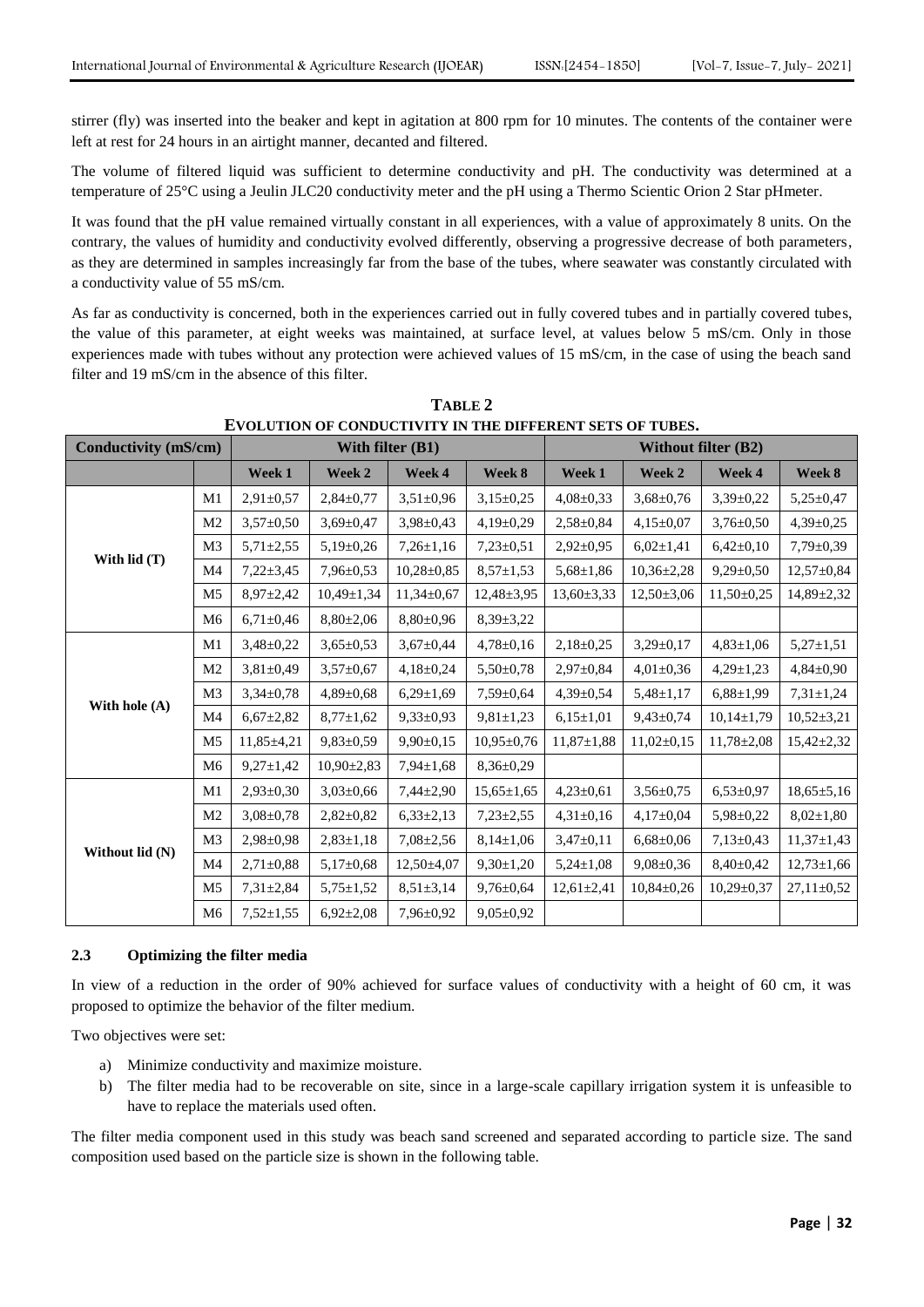| Diameter (mm) | Composition $(\% )$ |
|---------------|---------------------|
| d > 1,5       | 6,04                |
| 1,5 > d > 1   | 34,45               |
| 1 > d > 0.5   | 58,55               |
| 0.5 > d > 0.3 | 0,35                |
| 0,3 > d       | 0.61                |
| <b>TOTAL</b>  | 100,00              |

**TABLE 3 COMPOSITION OF THE SAND ACCORDING TO THE PARTICLE SIZE**

Separately used 1 mm top granulometry sand, with a granulometry of less than 1 mm and unscrat sand. In this way, the potential for ascension by capillary of seawater could be compared in the same medium with variable granulometry.

In a first experience a PVC tube of 57 mm diameter, filled with beach sand of granulometry less than 1 mm to a height of 30 cm, was introduced in a container containing a layer of seawater 3 cm thick and that was renewed each day to prevent the formation of brine due to evaporation.

At four weeks, the electrical conductivity was determined at different levels, taking as a reference the interface between beach sand and seawater (0 cm). The dimensions chosen were: 0; 2,5; 5; 7,5; 15 and 30 cm. It was found that seawater had not exceeded the 15 cm height. Conductivity values are shown in Table 4.

| <b>EXPERIMENTAL VALUES OF CONDUCTIVITY AND ITS EQUIVALENCE IN NACI (2/L)</b> |                   |              |  |  |  |  |
|------------------------------------------------------------------------------|-------------------|--------------|--|--|--|--|
| Dimension (cm)                                                               | $CE$ (mS/cm)      | [NaCl] $g/L$ |  |  |  |  |
| 0                                                                            | $1,017 \pm 0,004$ | 4,60         |  |  |  |  |
| 2,5                                                                          | $0,785 \pm 0,002$ | 3,48         |  |  |  |  |
|                                                                              | $0,558 \pm 0,006$ | 2,39         |  |  |  |  |
| 7,5                                                                          | $0,224 \pm 0,001$ | 0,78         |  |  |  |  |
| 15                                                                           | $0,123 \pm 0,001$ | 0,30         |  |  |  |  |
| 30                                                                           | $0,104 \pm 0,001$ | 0,21         |  |  |  |  |

**TABLE 4 EXPERIMENTAL VALUES OF CONDUCTIVITY AND ITS EQUIVALENCE IN NACL (** $\overline{d}$ **)** 

In view of this result, a waterproofed canal with drainage system was built to control the maximum seawater height of 80 cm long, 34.7 cm wide and 20 cm high. A pump was used for water circulation with a flow rate of 4 L/min and worked in open circuit, i.e. with seawater renewal. Periodic renewal of the canal water was scheduled every 12 hours, to maintain an artificial water table 3 cm thick by renewing the water, avoiding the generation of brines by progressive accumulation of salts.



**FIGURE 6: Graphical representation of electrical conductivity relative to the sampled dimension at four weeks**

Thirty-six tubes 57 mm in diameter were prepared and available as shown in Figure 7. The different tubes were differentiated as follows: "P" corresponds to particles less than 1 mm; "G" with particles greater than 1 mm and "M" with unscreld beach sand.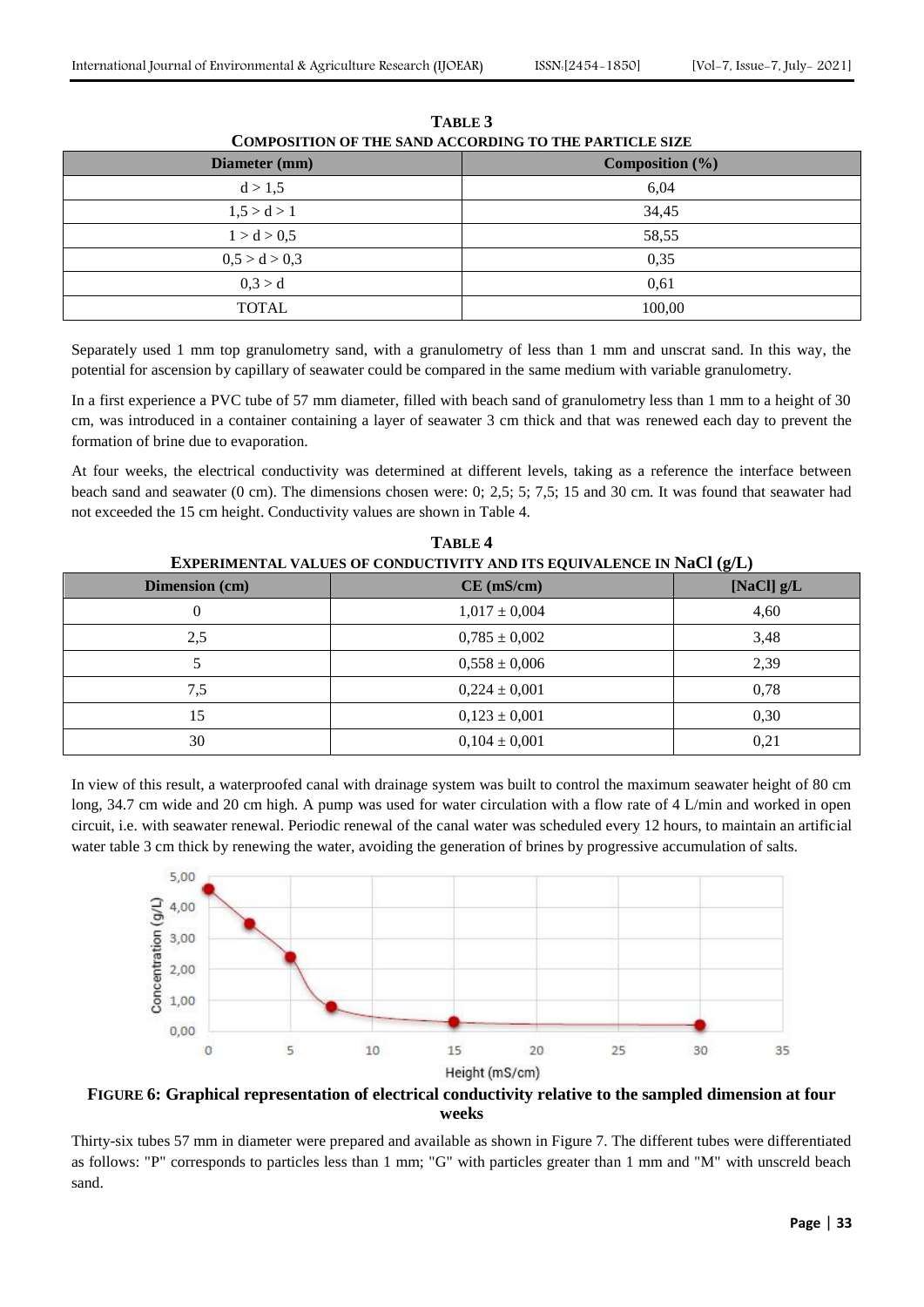| P.4.1 | P.4.2 | P.4.3 | G.4.1 | G.4.2 | G.4.3 | M.4.1 | M.4.2 | M.4.3 |
|-------|-------|-------|-------|-------|-------|-------|-------|-------|
| P.3.1 | P.3.2 | P.3.3 | G.3.1 | G.3.2 | G.3.3 | M.3.1 | M.3.2 | M.3.3 |
| P.2.1 | P.2.2 | P.2.3 | G.2.1 | G.2.2 | G.2.3 | M.2.1 | M.2.2 | M.2.3 |
| P.1.1 | P.1.2 | P.1.3 | G.1.1 | G.1.2 | G.1.3 | M.1.1 | M.1.2 | M.1.3 |

**FIGURE 7: Arrangement of PCV pipes in the seawater channel**

Three tubes were allocated for each type of composition and sampling time, and three repetitions of each test can be made. Samples were taken at 4 and 8 weeks of different dimensions.

The pipes were divided into two groups: those that were not subjected to freshwater irrigation (rows 1 and 3) and those that were subjected to irrigation with 2 L of distilled water from its top (rows 2 and 4) at three weeks after the experiment began. Figure 8 shows the mean values of electrical conductivity within four weeks of starting the experiment.



**FIGURE 8. Evolution of conductivity at four weeks a) samples without irrigation b) samples with irrigation.**

The EC value at level 0 in samples that were not washed with distilled water was significantly higher than the EC value at level 0 in samples subjected to distilled water irrigation, a fact that confirmed the reversibility of the filter. Leaching to reduce salt concentration was found to be a highly effective method. It is achieved by accumulating fresh water on the surface of the soil and allowing it to infiltrate. Leaching is effective when salt drainage water is discharged through underground drains that carry leached salts, as was the case.

The behavior observed in the samples analyzed after a four-week period was corroborated by the one observed at eight weeks (Figure 9).



**FIGURE 9: Evolution of conductivity at eight weeks a) samples without irrigation b) samples with irrigation.**

From all the experiences, the different behaviour of the unscreened samples is inferred in experiences without surface irrigation with distilled water, at heights increasingly far from the reference point (0 cm), with lower CE values.

Based on the classification of soil types according to electrical conductivity (Abrol et al., 1988), unscrel dying provided a non-salt floor 9 cm from the water table (dimension 0) within four weeks of the experiment. By eight weeks, the EC had increased and slightly saline ground was available (see Table 5).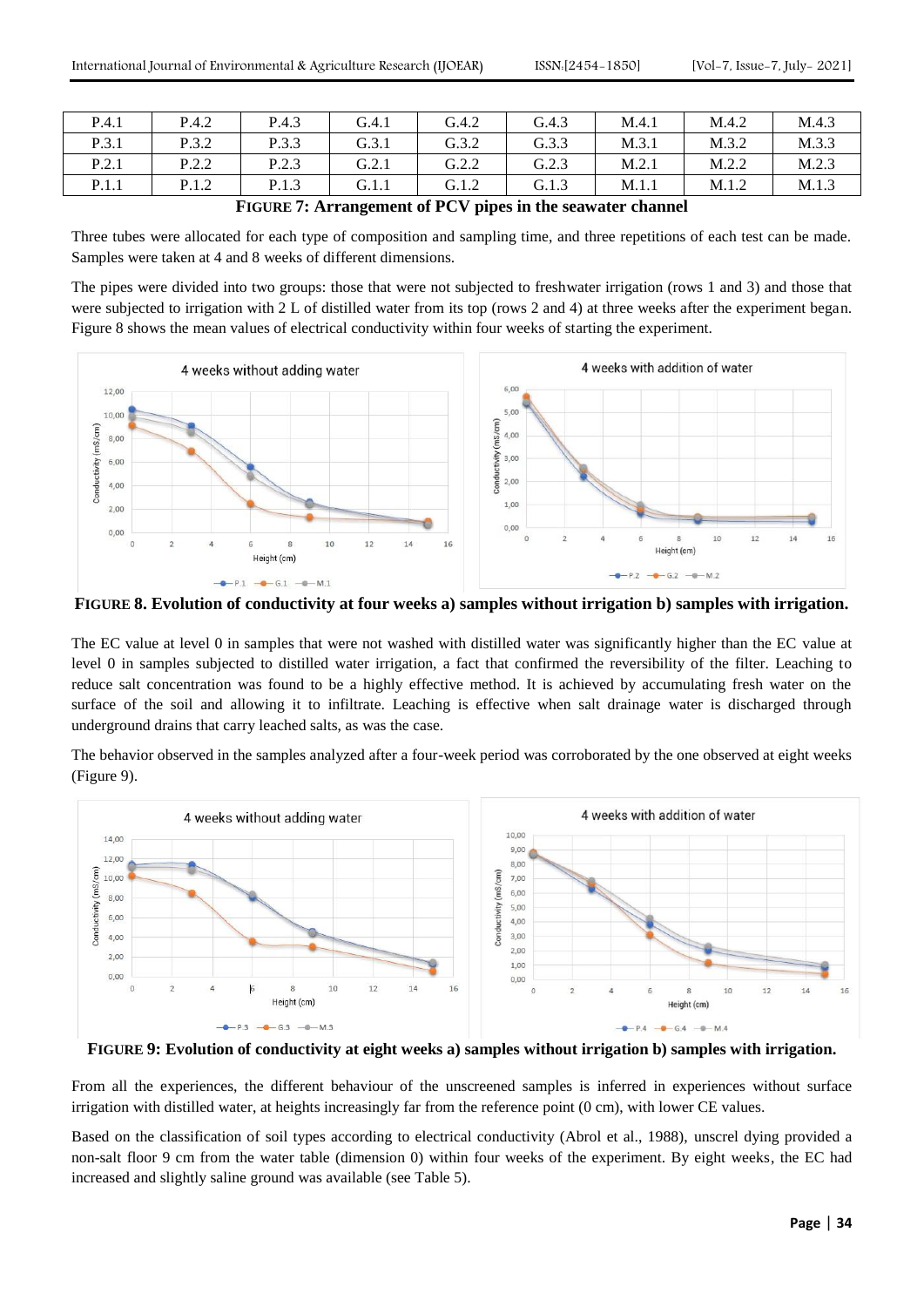| <b>CLASSIFICATION OF SOILS ACCORDING TO ELECTRICAL CONDUCTIVITY</b> |             |                                                     |  |  |  |  |  |
|---------------------------------------------------------------------|-------------|-----------------------------------------------------|--|--|--|--|--|
| Soil type                                                           | $CE$ (dS/m) | <b>Effect on crops</b>                              |  |  |  |  |  |
| Non-salt                                                            | $0 - 2$     | Insignificant salinity effects                      |  |  |  |  |  |
| Slightly saline                                                     | $2 - 4$     | Yields of sensitive crops may be affected           |  |  |  |  |  |
| Moderately saline                                                   | $4 - 8$     | Yields of many crops are restricted                 |  |  |  |  |  |
| Strongly salted                                                     | $8 - 16$    | Only tolerant crops yield satisfactorily            |  |  |  |  |  |
| Very strongly salty                                                 | >16         | Only a few very tolerant crops yield satisfactorily |  |  |  |  |  |

**TABLE 5**

Moreover, when EC values were considered in freshwater leaching experiences, the results corresponded to non-salt terrain on both occasions.

# **III. DISCUSSION**

The capillary height that reaches the water in the soil is determined by considering a mass of soil as a large network of capillary tubes formed by the voids existing in its mass. Unlike capillary tubes, soil vacuums have variable width and communicate with each other in a latain. If this latat is communicated below with the water, its bottom becomes completely saturated. Higher the water only occupies the small voids and the larger ones are left with air. In a thin soil, the saturation level is above the water table by capillary ascension. The height reached is bounded by the weight of the water in the canals, when equalising the surface tension force (Atkinson, 1978).

Salinization is one of the major threats to agriculture worldwide, and it is a growing problem. In general, crops produce lower yields at higher salinity levels, and in the worst case, farmers have to leave their fields and clean up new land that increases pressure on natural ecosystems and associated biodiversity. In addition, salinity is expected to increase further, according to current predictions of climate change. Therefore, with a growing global population and climate change on a global scale, salinity is a problem that will only grow in importance and urgently requires a solution (Qadir et al., 2014).

A practical salinity index is electrical conductivity (EC), expressed in deciSiemen units per meter (dS/m), equivalent to mS/cm. Electrical conductivity values are always expressed at a standard temperature of 25oC to allow comparison of readings taken under different climatic conditions. Water with a CE less than 0.7 dS/m is considered non-salt or sweet water, while 2 dS/m is considered the maximum value for irrigation water (Rhoades et al, 1992).

High levels of salinity in the soil affect plants in several ways. First, it decreases the osmotic potential of soil pore water. This makes water absorption more difficult for plants as the plant has to decrease the osmotic potential of the roots to levels below the osmotic potential of soil moisture.

Second, NaCl molecules that are incorporated into the plant with water can cause physiological damage. Na+ ions, especially, can quickly reach toxic levels within the plant. Finally, due to the high concentrations of Na+ in soil pore water, competition occurs with K+ potassium ions, essential for plant growth, and plants may have difficulty absorbing enough K+ (Vos et al, 2016).Arid lands are among the most fragile ecosystems in the world, and their fragility is accentuated by periodic droughts and the increasing overexploitation of meager resources. Arid and semi-arid lands cover about a third of the area of emerging land, and there is a population of approximately one billion people who are mostly among the poorest in the world (Belaz, 2003).

The United Nations Conference on Environment and Development (UNCMAD, 1992) defined the concept of desertification as "the degradation of lands in dry, semi-arid and sub-humid areas as a result of various factors, including climatic variations and human activities". Desertification does not consist of the advance of existing deserts, but is a consequence of the effect of localized land degradation, and occurs rapidly after deforestation and soil depletion.

Desertification is a global problem that directly affects 250 million people; desertification particularly affects Africa, as three-quarters of the continent is drylands and deserts. However, more than 30 percent of the lands of the United States of America are also affected by desertification. A quarter of the surface of Latin America and the Caribbean are deserts and drylands. In Spain, 20 percent of the land is at risk of becoming desert. In China, since the 1950s, sand displacement and degradation have affected nearly 700,000 hectares of cultivated land, 2.35 million hectares of grasslands and 6.4 million hectares of forest, clear mountain and shrubland.Worldwide, about 70 percent of the 5.2 billion hectares of dry land used for agricultural activities are degraded and endangered desertification (FAO, 2007).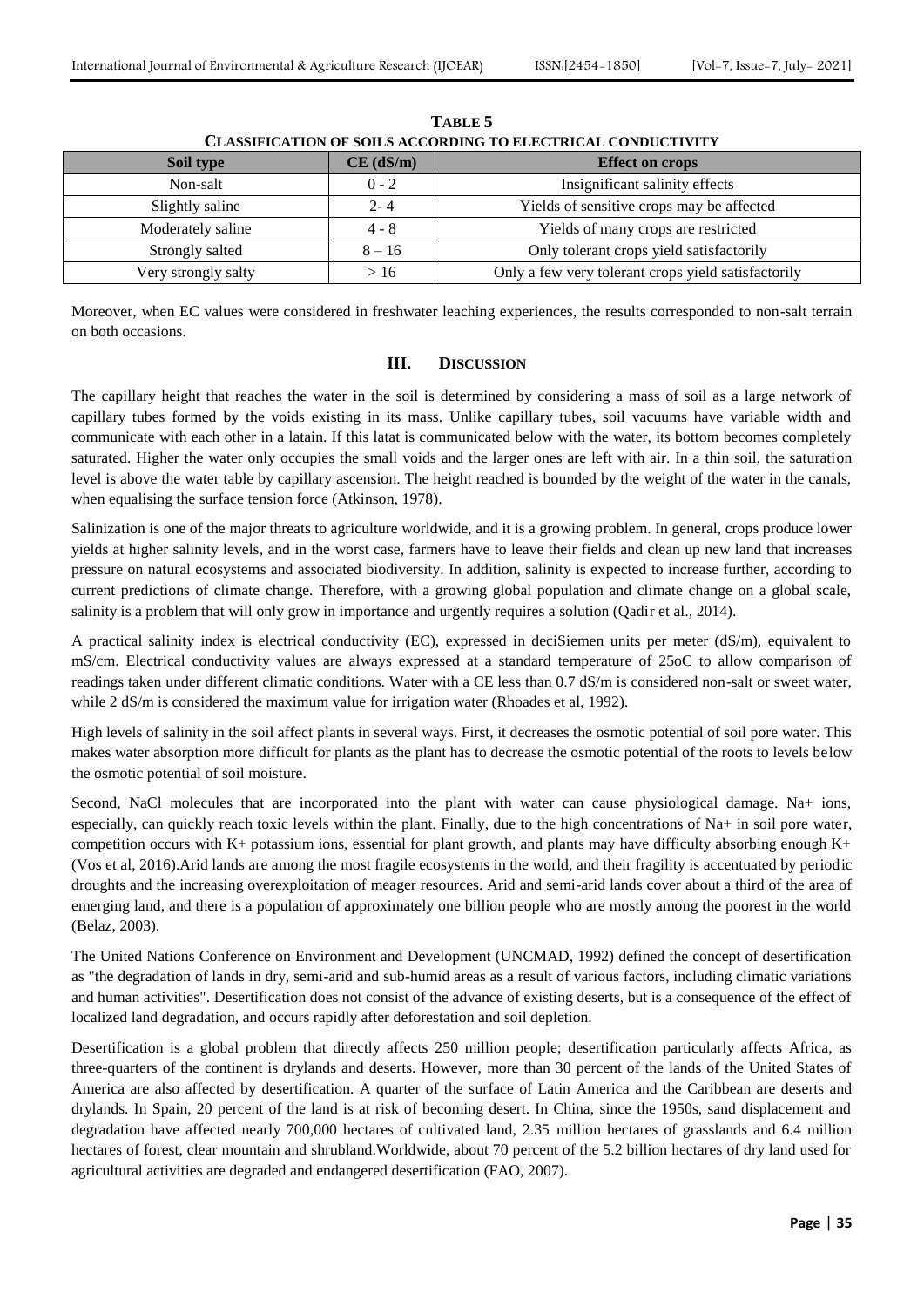Currently, the main limitation of irrigated agriculture is the availability of water, both in terms of quality and quantity (García-Vila & Fereres, 2012). This scarcity can be due to several causes: aridity, drought, desertification or water stress (Pereira, et al., 2002).

With the increasing competition for non-renewable water resources around the world and the growing demand for agricultural products, the need to improve the efficiency and productivity of water use for crop production has never before been so pressing to ensure future food security and to address the uncertainties associated with climate change (Steduto, et al.2012).

The incorporation of desalinated seawater in irrigated areas is another alternative that has been on the rise in recent decades. Globally, major agricultural irrigation experiences with desalinated water show that, in many countries with arid or semi-arid climate, and which also have highly technical agriculture, brackish water desalination represents an additional source of (Anzecc & Armcanz, 2000). There are many countries (Israel, Spain, Malta, Australia, southern US states, Middle Eastern countries, North African countries, etc.) that have made use of different desalination technologies to ensure the domestic supply of water to their populations (Duranceau et al., 2011).

The Reverse Osmosis (OI) technique has become the reference technology for seawater desalination, as it has reduced energy consumption and production costs compared to other large-scale applicable technologies (Shaffer et 2012). Despite the competitive advantages of the (OI) over other desalination techniques, it still involves very high-energy consumption (Melgarejo & Montano, 2011).

Desalinated seawater is presented as a guaranteed resource of water, as it is part of an inexhaustible source. However, it presents a number of special features that may limit its direct use for agricultural irrigation, which must be considered and analyzed appropriately to be corrected if necessary with appropriate after treatments (Martinez-Beltran, 2006).

Desalinated water, especially if it has not undergone remineralization processes (ROSW), is characterized by low salinity and a very different salt composition than natural waters. The concentration of  $Na<sup>+</sup>$  and Cl<sup>-</sup> is usually high in relation to natural waters, while the presence of  $Ca^{2+}$ ,  $Mg^{2+}$  and  $SO_4^{2-}$  is minimal (Yermiyahu et al., 2007).

If only irrigation water quality is taken into account, regardless of the other factors, you can ensure that, beyond thresholds characteristic of each crop or variety, as the electrical conductivity of the water (EC) increases the crop yields. However, there is a history that seawater has been used without desalination as irrigation water for crops (Iyengar, et.al, 1968).

Given the forecasts accepted by the main international agencies, the use of filter media that allows the development of crops directly with seawater (without desalination) will provide a number of advantages that will allow alleviating the short-, medium- and long-term needs. These advantages include:

- The release of fresh water for irrigation (redistribution for other uses)
- The use of arid areas for cultivation
- The provision of an unlimited resource at the global level
- The promotion of sustainable agriculture with job creation
- The contribution to satisfying the nutritional demand of a significant part of the world's population, which is constantly growing, in the near future.

The use of affordable materials will allow a wide development of this proposed irrigation model.

# **IV. CONCLUSIONS AND PERSPECTIVE OF THE FUTURE**

The results obtained experimentally allow to state that the direct use of seawater as irrigation fluid, provided that it is administered in a phreatic way is feasible. However, this necessary condition is not sufficient. A filter substrate with certain characteristics (composition and granulometry) that reduce saline content and maintain moisture at a sufficient height is required so that the roots of cultivated vegetables can be reduced absorb enough water and nutrients without reaching toxicity limits.

In this study, it has been shown that the beach sand meets these requirements and that it can be regenerated by leaching with fresh water. An economic and abundant filter environment is therefore available. Conductivity levels need to be controlled. In this sense, in addition to the method of regeneration of the filter media, it is advisable to look for alternatives that allow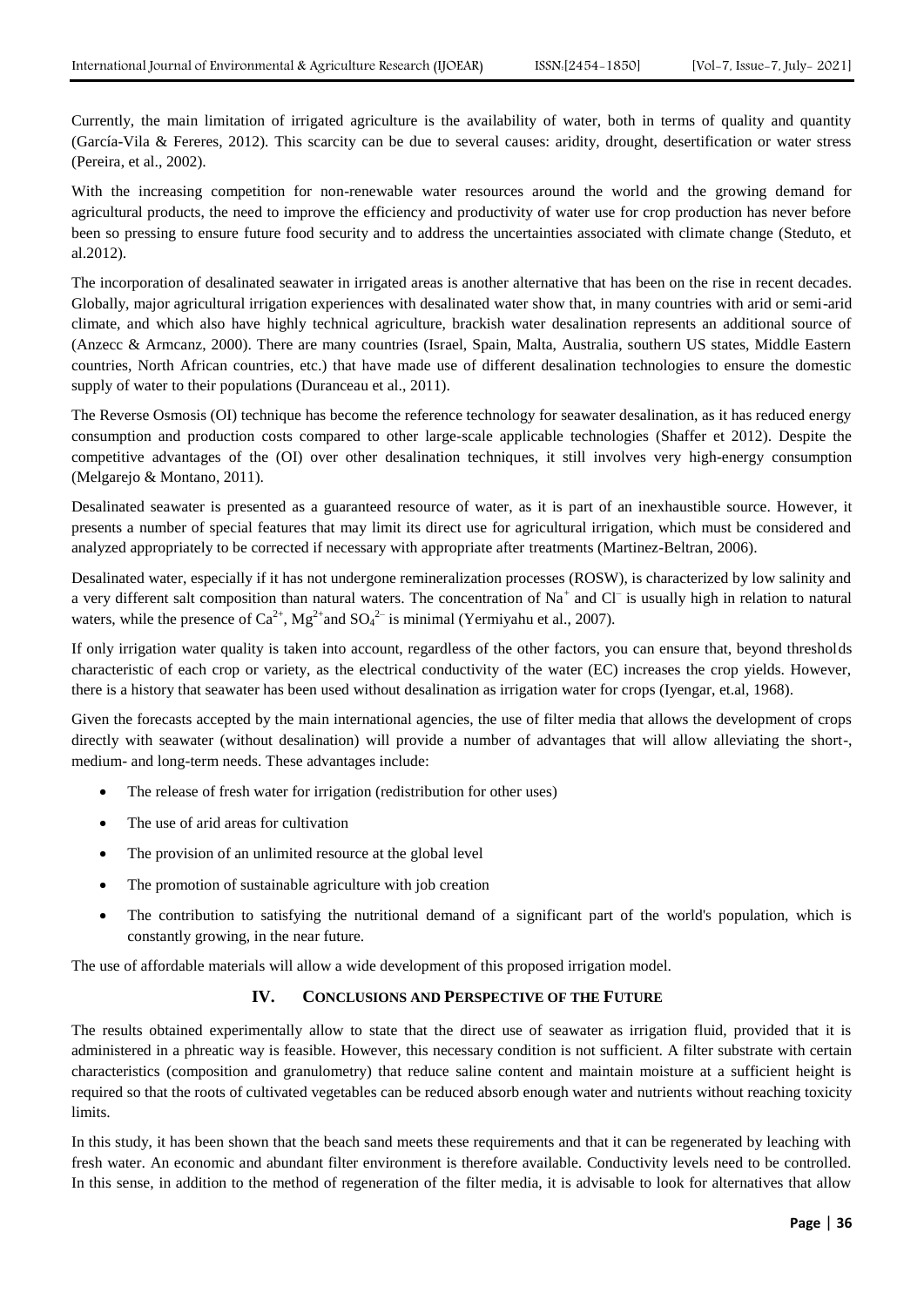controlling this balance. A very promising prospect is the incorporation of bioadsorbents, mainly from waste from the agrifood industry.

In addition, it is worth taking into bear in mind the climatic influence (rain, wind, temperature...) as long as this experience is not carried out inside a greenhouse where environmental conditions can be regulated. This is especially important for areas with a very low or no rainfall regime where the phenomenon of evaporation at surface level can cause a concentration of salts at undesired levels.

#### **REFERENCES**

- [1] Abrol IP, Yadav JSP, Massoud FI. (1988). Salt affected soils and their management. FAO soil bulltin 39. FAO, Rome.
- [2] Alcamo, J., P. Döll, T. Henrichs, F. Kaspar, B. Lehner, T. Rösch and S. Siebert. (2003a). Development and testing of the WaterGAP 2 global model of water use and availability. Hydrol. Sci. J., 48, 317–338. [DOI: org/10.1623/hysj.48.3.317.45290](https://doi.org/10.1623/hysj.48.3.317.45290)
- [3] Alcamo, J., P. Döll, T. Henrichs, F. Kaspar, B. Lehner, T. Rösch and S. Siebert (2003b) Global estimates of water withdrawals and availability under current and future "business-as-usual" conditions. Hydrol. Sci. J., 48, 339–348. DOI: 10.1623/hysj.48.3.339.45278
- [4] Alexandratos, N., (2005). Countries with Rapid Population Growth and Resource Constraints: Issues of Food, Agriculture, and Development. Population and development review. 31(2): 237-258. [DOI: org/10.1111/j.1728-4457.2005.00064.x](https://doi.org/10.1111/j.1728-4457.2005.00064.x)
- [5] Anzecc & Armcanz. (2000). Australian and New Zealand Guidelines for Fresh and Marine Water Quality. The Guidelines Australian and New Zealand Environment and Conservation Council Agriculture and Resource Management Council of Australia and New Zealand.
- [6] Arnell, N.W., (2004). Climate change and global water resources: SRES emissions and socio economic scenarios. Global Environmen. Chang., 14, 31–52. DOI: 10.1016/j.gloenvcha.2003.10.006
- [7] Atkinson, J.H. y Bransby, P.L. (1978). The mechanics of soils. An introduction to critical state soil mechanics. McGraw-Hill, Londres.
- [8] Bates, B.C., Z.W. Kundzewicz, S. Wu y J.P. Palutikof, Eds., (2008). El Cambio Climático y el Agua. Documento técnico del Grupo Intergubernamental de Expertos sobre el Cambio Climático, Secretaría del IPCC, Ginebra, 224 págs.
- [9] Belaaz, M. (2003). Le barrage vert en tant que patrimoine naturel national et moyen de lutte contre la désertification. En *Proceedings of the XII World Forestry Congress*, Quebec, Canadá, 21-28 de septiembre de 2003.
- [10] Canadell, J. G., C. Le Quere, M. R. Raupach, C. B. Field, E. T. Buitenhuis, P. Ciais, T. J. Conway, N. P. Gillett, R. A. Houghton y G. Marland. (2007). Contributions to Accelerating Atmospheric CO<sub>2</sub> Growth from Economic Activity, Carbon Intensity, and Efficiency of Natural Sinks. Proceedings of the National Academy of Sciences 104(47):18866–70. DOI: 10.1073/pnas.0702737104
- [11] Chhabra, R. (1996). Soil salinity and water quality. Brookfield, USA A. A. Balkema Publishers. 284 p. ISBN 90 5410 727 8
- [12] CNUMAD, Conferencia de las Naciones Unidas sobre el Medio Ambiente y el Desarrollo (1992). Capítulo 12: Ordenación de los ecosistemas frágiles: lucha contra la desertificación y la sequía. En Programa 21.
- [13] Carolina Sparavigna, A. (2010) Landforms of Titicaca Near Sillustani. Editore: Lulu.com
- [14] Directiva 2000/60/CE del Parlamento Europeo y del Consejo de 23 de octubre de 2000 por la que se establece un marco comunitario de actuación en el ámbito de la política de aguas.
- [15] Donkin, R. A. (1979). Agricultural Terracing in the Aboriginal New World. Viking Fund Publications in Anthropology Nº 56, Wenner-Gren Foundation for Anthropological Research. Tucson. University of Arizona Press.196 pp
- [16] Duranceau SJ, Pfeiffer-Wilder RJ, Douglas SA, Peña-Holt N, Watson IC. (2011). Posttreatment stabilization of desalinated water. Water Research Foundation, Denver, USA, 194 pp.
- [17] FAO (2007). Situación de los bosques del mundo 2007. Roma.
- [18] FAO & Earthscan (2011). The State of the World's Land and Water Resources for Food and Agriculture. Managing systems at risk.
- [19] Fischer, G., Tubiello, F.N., van Velthuizen, H., Wiberg, D. (2006). Climate change impacts on irrigation water requirements: global and regional effects of mitigation, 1990–2080. Tech. Forecasting Soc. Ch., 74, DOI: 10.1016/j.techfore.2006.05.021.
- [20] García-Vila, M., & Fereres, E. (2012). Combining the simulation crop model AquaCrop with an economic model for the optimization of irrigation management at farm level. *European Journal of Agronomy*, *36*(1), 21–31. https://doi.org/10.1016/j.eja.2011.08.003
- [21] García, J., Monagas, P., Martos, N., Gálvez, D., Arnal, O., Pujolà, M., Carol, J. (2019). Viability, method and device for horticultural crops with brackish and marine water. International Journal of Environmental & Agriculture Research (IJOEAR) 5(6): 5-25. DOI: 10.5281/zenodo.3264041
- [22] Hoorn van J.W.; Alphen van J.G. (2006), Salinity control. In: H.P. Ritzema (Ed.), Drainage Principles and Applications, p. 533-600, Publication 16, International Institute for Land Reclamation and Improvement (ILRI), Wageningen, The Netherlands. ISBN 90- 70754-33-9.
- [23] Iyengar, E. R. R., Kurian, T., & Tewari, A. (1968). Utilization of Sea-water and Coastal Sandy Belts for GrowinB Crops in India. In H. Boyko (Ed.), Saline Irrigation for Agriculture and Forestry (pp. 24–40). https://doi.org/10.1007/978-94-017-6016-4
- [24] Kottek, M., Grieser, J., Beck, C., Rudolf, B., Rubel, F. (2006). World Map of the Köppen-Geiger climate classification updated. Meteorologische Zeitschrift 15(3): 259-263. DOI: org/10.1127/0941-2948/2006/0130
- [25] Lechuga J.; Rodríguez M.; LLoveras J. (2007). Análisis de los procesos para desalinización de agua de mar aplicando la inteligencia competitiva y tecnológica. Ingeniería, Revista Académica de la FI-UADY, 11-3, pp. 5-14, ISSN: 1665-529X